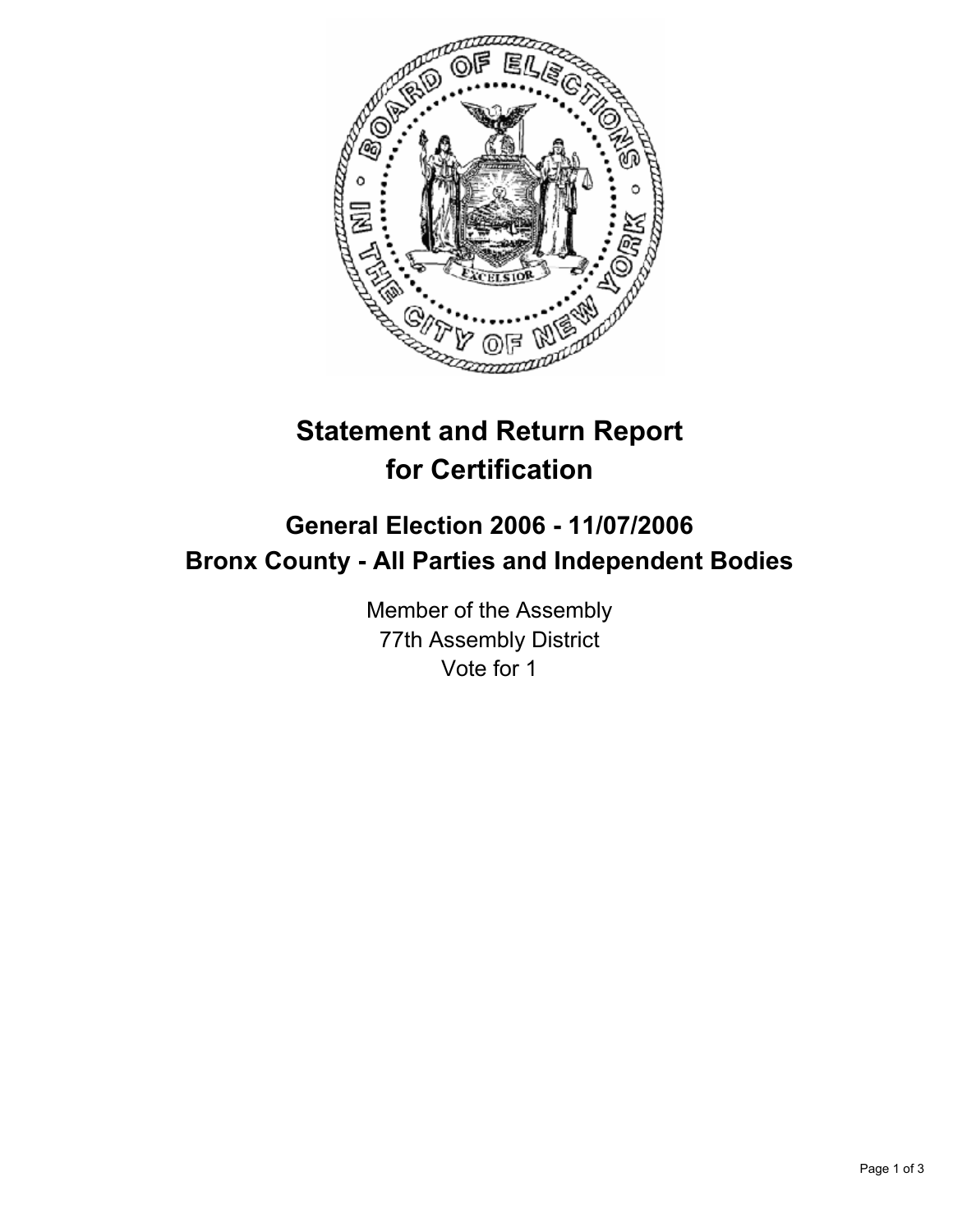

## **Assembly District 77**

| PUBLIC COUNTER                         | 13,113 |
|----------------------------------------|--------|
| <b>EMERGENCY</b>                       | 0      |
| ABSENTEE/MILITARY                      | 221    |
| AFFIDAVIT                              | 350    |
| <b>Total Ballots</b>                   | 13,720 |
| KATHLEEN BENJAMIN LARKINS (REPUBLICAN) | 369    |
| AURELIA GREENE (DEMOCRATIC)            | 9,669  |
| ANTHONY CURRY (CONSERVATIVE)           | 170    |
| AURELIA GREENE (WORKING FAMILIES)      | 423    |
| <b>Total Votes</b>                     | 10,631 |
| Unrecorded                             | 3.089  |